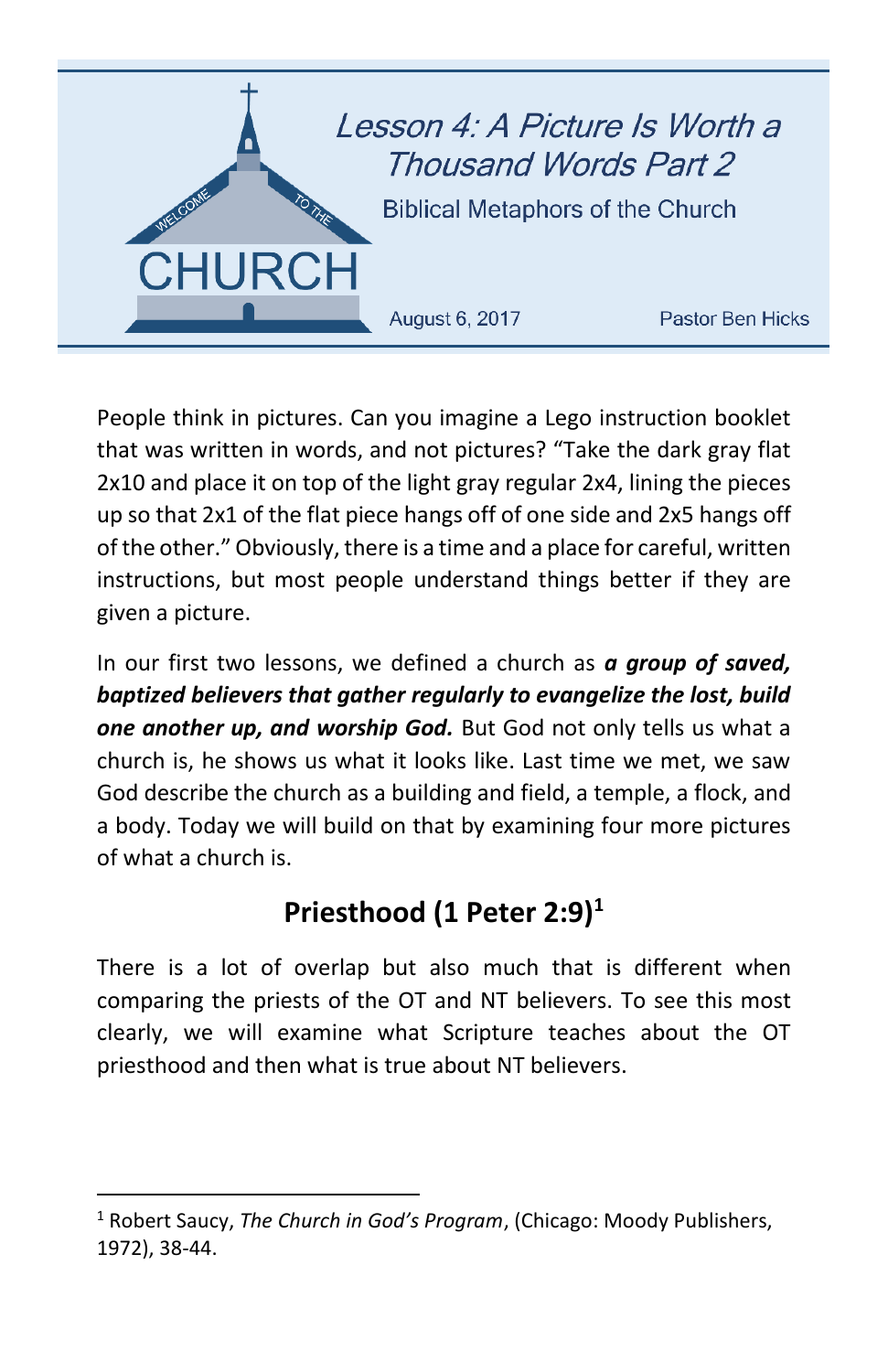## *OT Background*

- 1. **The Requirements of the Priests**
	- **Elect** the priesthood was chosen by God, and was not to be sought. Those who were not selected and yet attempted to be priests anyway faced God's wrath (Numbers 16).
	- **Holy** those who served were consecrated and expected to live holy lives, at times abstaining from things others could partake in so as to be ceremonially clean (Exodus 29:4-6).

#### 2. **The Function of the Priests**

- **Sacrifice to God** OT priests were essentially glorified butchers. They spent much of their time assisting others in their sacrifices to God.
- **Represent God to others** God was upset with the priests when they failed to share with the nation his teaching (2 Chronicles 15:3; Jeremiah 2:8).
- 3. **The Extent of the Priests** while in one sense the whole nation of Israel was priests when it came to representing God before others and bringing them to him (Exodus 19:5-6), when it came to directly approaching and worshipping God only the descendants of Aaron functioned as priests (Exodus 28:40-42).

#### *NT Teaching*

- 1. **The requirements of the NT priesthood**
	- **Elect and Holy** believers have also been chosen by God, and they have been chosen for the purpose of living holy, set apart lives (1 Peter 2:9).
- 2. **The Function of the Priests**
	- **Sacrifice to God** NT believers are called upon to offer sacrifices of self (Romans 12:1-2) and praise to God (Hebrews 13:15).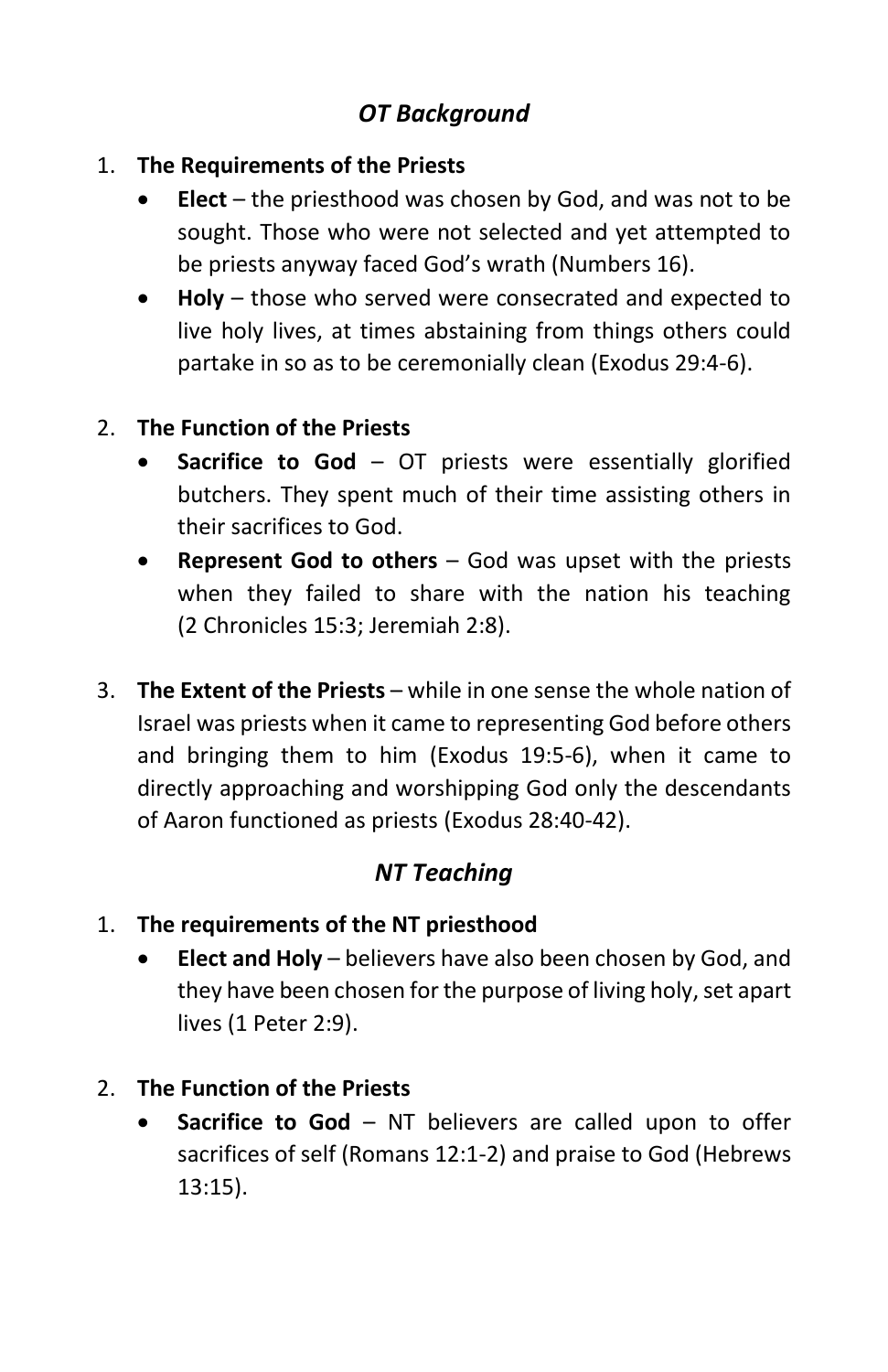- **Represent God to others** This is the main point of 1 Peter 2:9, the reason that God has created this priesthood is "that you may proclaim the excellencies of him who called you out of darkness into his marvelous light."
- 3. **The Extent of the Priests**  while in the OT, only the descendants of Aaron were priests, in the NT every believer is a priest who, because of the work of Christ, has direct access to God the Father (Hebrews 4:14-16).

## *Application*

God has given us an incredibly privileged position that Old Testament saints could only have dreamed of. But this position is given for a reason, and it is ultimately about God, not us. As priests we have direct access to God through Christ, but with that comes the responsibility of worshipping God properly and representing Him to others, a task we must not take lightly!

# **Branches (John 15:1-11)**

In the OT, Israel was described as an unfruitful vine (Ezekiel 19:10-14; Isaiah 5:1-7). Christ uses a similar image in the NT with his disciples to show how they could do what Israel had originally failed to do, produce lasting spiritual fruit. This would only happen as they abode in him and allowed him to prune them. The point of this image is that our union with Christ should lead to communion with Christ if we would be spiritually productive. Since we are in Christ, we should seek to abide in him. This is true individually as well as of the church.

Although this passage does not tell us what the "fruit" was that Christ had in mind, Galatians 5:22-23 includes a list of the fruit of the spirit, and it is significant that the first two items on that list, love and joy, show up frequently in this passage. $2$ 

 $\overline{\phantom{a}}$ 

<sup>&</sup>lt;sup>2</sup> Saucy, 55.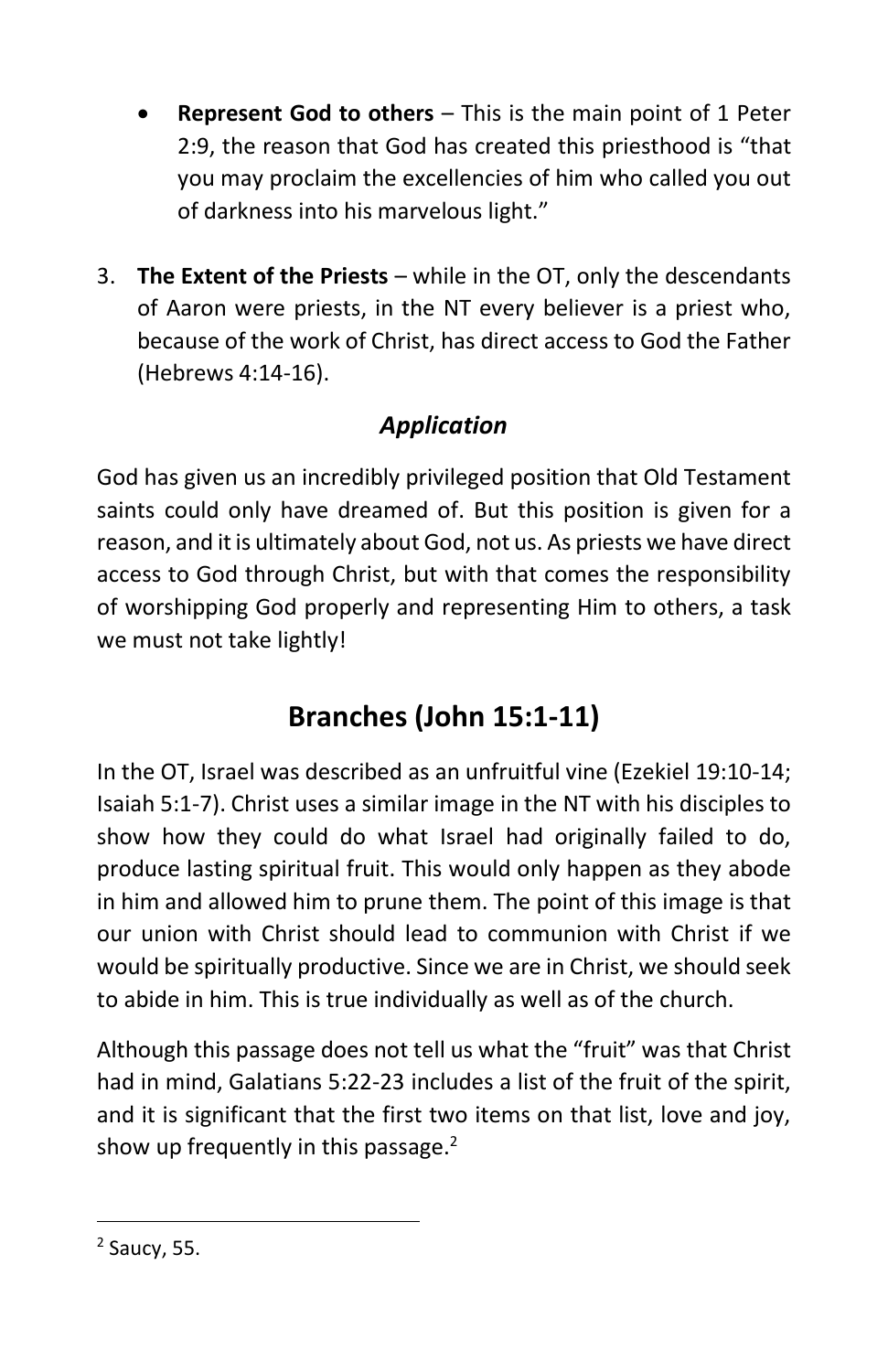### *Application*

Christ is the lifeblood of the church. Without a conscious, intentional pursuit of him both individual Christians and entire assemblies will shrivel. This metaphor humbles us by reminding us that without Christ at the center, we will not grow or succeed in any spiritual or life endeavor.

## **Family of God**

The NT uses the image of the church as the family of God in a number of different places and in a number of different ways.

- **God is our Father** the concept of God going to as a Father was a point of emphasis for Christ that was not previously known. Christ introduces this as the primary way to relate to God starting in the Sermon on the Mount (Matthew 5:16, 45, 48; 6:1, 4, 6, 8, 9, 14, 15, 18, 26, 32; 7:11) and the title continued to be important throughout the NT.
- **Christ is our brother** surprisingly, on several occasions in the NT, our Savior is described as the brother of those he saves (Matthew 12:50; Mark 3:35; Romans 8:17, Hebrews 2:11-12).
- **We are siblings** one of the most common titles for a Christian in the NT is "brother." In an age where everyone is called "brother" or "bro" this title has lost some of its shock. But when it was used in the first century, it would have been stunning for a wealthy, land owning male to walk into a church gathering and call his slave "brother." Yet that is the believers related to each other (Philemon 16).
- **The church is a household** Paul tells Timothy that he wrote him a letter so that he would know how to behave himself in the household of God, the church (1 Timothy 3:15). Then in 1 Timothy 5:1-2 he gives specific examples of how to treat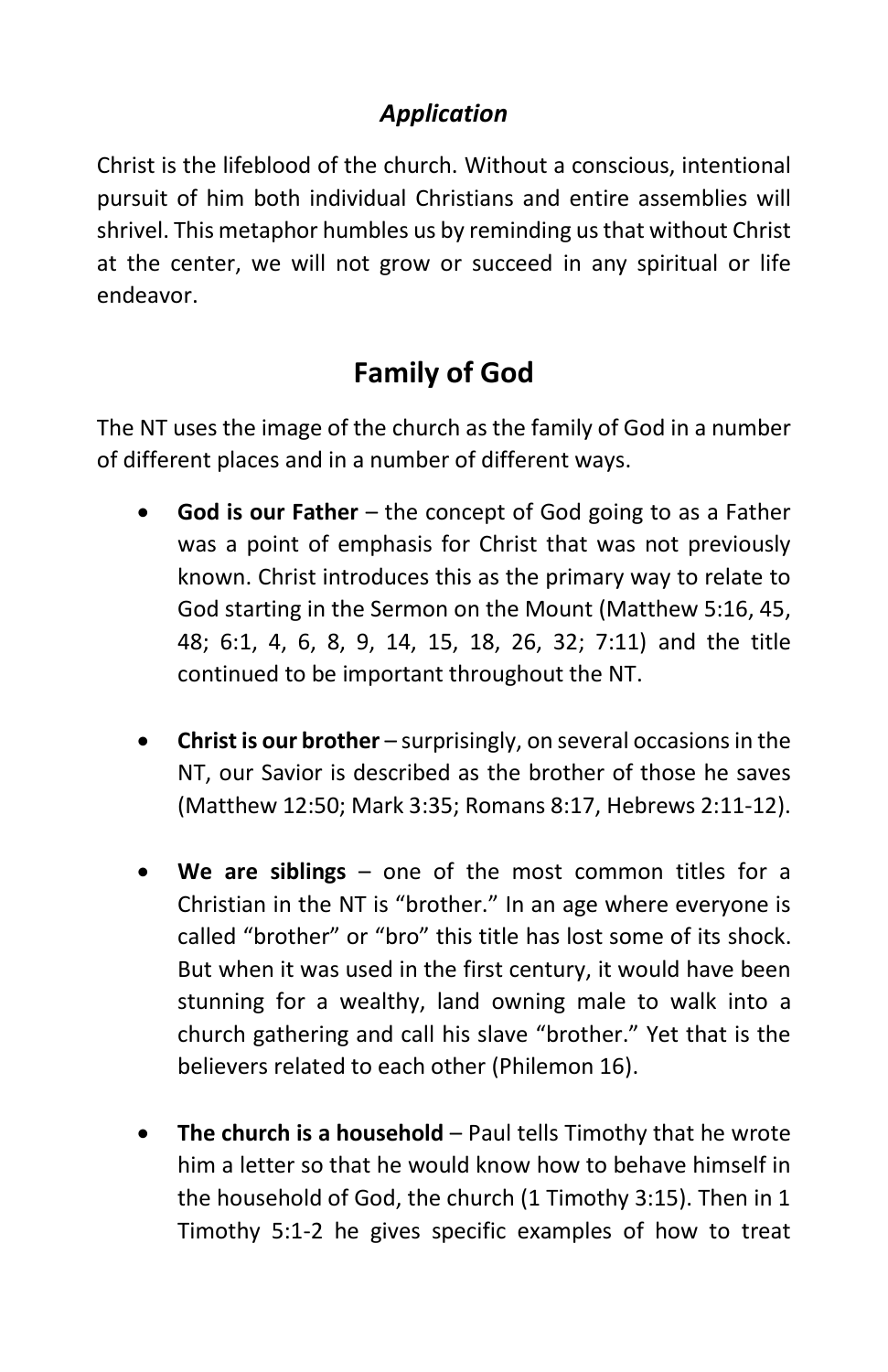people of different ages and genders, as if they were immediate family members (fathers, mothers, and sisters).

### *Application*

Church gatherings are family reunions. Believers ought to view the person down the pew from them as an immediate family member, because they are. Unfortunately, family imagery has been used so much that it has lost some of its original potency. We get so used to saying "brother" we don't actually think of other Christians as brothers or sisters. But viewing fellow church members as family members and then acting on that reality will do much to strengthen and unify our churches.

## **Bride of Christ (Ephesians 5:22-33)**

### *OT Background*

The picture of God's people as his bride began with the prophets of the OT condemning Israel for their sin, which they put in terms of marital infidelity. Hosea in particular, but also large portions of other prophets such Ezekiel (16, 23) and Jeremiah (2) use this imagery. The language is specific and at times surprisingly graphic, intending to shock God's apathetic people into seeing the serious and grievous nature of their sin.

### *NT Teaching*

Paul applies this same imagery to the church in Ephesians 5:22-33. There he relates the roles of husband and wife to Christ and his church, and states that Genesis 2, God's plan for marriage, is actually a picture of Christ and his church (5:31-32). Paul uses a similar expression in 2 Corinthians 11:2, where the church is seen as being engaged to Christ. Finally, in Revelation 21:2 we find the true bride of the Lamb, and it's a city! The city is compromised of the church and Israel, and so we see the unified people of God from the ages living with God forever in paradise.